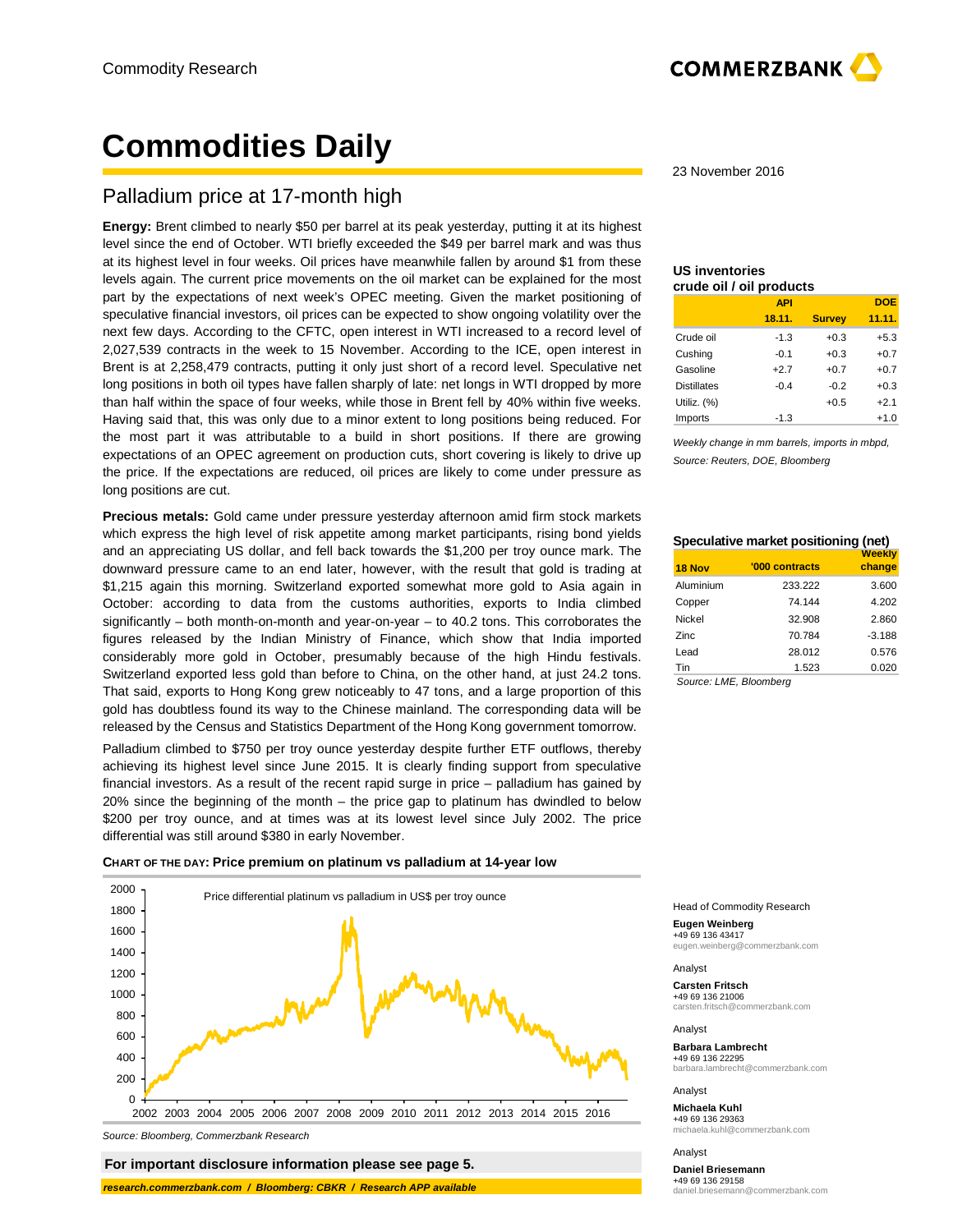

**Base metals:** Metals markets continued on their upward trajectory yesterday on the back of ongoing high risk appetite among market participants – the Dow Jones Industrial Average exceeded the 19,000 points mark for the first time. The LME base metals index (LMEX) climbed to its highest level since June 2015. As the LME's statistics on the positioning of speculative market participants show, the increase in metals prices is largely speculatively driven. In the two categories we monitor combined, net long positions in copper and nickel were expanded to record highs last week. Net longs in aluminium are at their highest level in two years. The higher prices in recent months have resulted in more supply. According to data from the various International Study Groups, production of nickel, zinc and lead was stepped up in September. This led to supply surpluses of nickel and lead in September. This does nothing to change the fact that the global nickel market showed a sizeable deficit of 52,600 tons in the first three quarters, however. On the global zinc market too, the supply deficit after three quarters was still considerable at 251,000 tons. By contrast, the global lead market showed a surplus of 38,000 tons. All three markets were showing opposite trends at the same time last year. Judging by the current trend, nothing is likely to change by year's end as far as the existing nickel and zinc deficits or the lead surplus are concerned.

**Agriculturals:** The soybean price has risen above the 1,000 US cents per bushel mark again this week. As well as the positive performance of the palm oil price, US exports are also likely to have lent the price buoyancy. Over 2.6 million tons of soybeans were inspected for export by the US authorities during the last reporting week – significantly more than surveys had anticipated. There was no longer any headwind from the currency side after the US dollar stabilised recently following its latest surge. Harvesting of the soybean crop is now complete in the US, while only a few fields of corn are left. It is unclear whether the soybean and corn crops in South America will be affected in their development by the slight La Niña conditions. La Niña is often accompanied by dry weather in key growing areas of Brazil and Argentina.

US President-elect Donald Trump has buried the Trans-Pacific Partnership (TPP) this week. This is also likely to mean that the planned Transatlantic Trade and Investment Partnership (TTIP) is off the agenda. According to a study conducted by the University of Hohenheim, TTIP would have resulted in a substantial increase in trade between the EU and the US in the agricultural sector. Agricultural exports from the EU to the US would have grown more sharply in percentage terms than trade in the opposite direction, though this also has to do with the lower starting level of EU exports. A 250% increase in German exports had even been expected.

| <b>Prices</b>             |         |         |         |          |        | <b>Inventories</b>       |
|---------------------------|---------|---------|---------|----------|--------|--------------------------|
| Energy 1)                 | current | 1 day   | 1 week  | 1 month  | ytd    | Energy*                  |
| <b>Brent Blend</b>        | 49.1    | 0.4%    | 5.2%    | $-5.3%$  | 32%    | Crude oil                |
| WTI                       | 48.0    | 1.1%    | 5.3%    | $-5.6%$  | 30%    | Gasoline                 |
| Gasoline                  | 466.3   | $-0.3%$ | 9.3%    | $-6.8%$  | 18%    | <b>Distillates</b>       |
| Gasoil                    | 445.3   | $-0.4%$ | 6.1%    | $-4.0%$  | 34%    | Ethanol                  |
| Diesel                    | 444.3   | $-0.3%$ | 6.9%    | $-4.3%$  | 39%    | Crude oil Cushing        |
| Jet fuel                  | 442.3   | $-0.2%$ | 4.5%    | $-5.7%$  | 24%    | Natural gas              |
| Natural gas (\$/mmBtu)    | 2.98    | 1.1%    | 6.8%    | $-1.3%$  | 26%    | Gasoil (ARA)             |
| <b>Base metals 2)</b>     |         |         |         |          |        | Gasoline (ARA)           |
| Aluminum                  | 1760    | 2.2%    | 3.6%    | 8.2%     | 17%    | <b>Base metals</b> **    |
| Copper                    | 5613    | 1.0%    | 3.4%    | 21.2%    | 19%    | Aluminum LME             |
| Lead                      | 2192    | 0.9%    | 1.9%    | 10.3%    | 23%    | Shanghai                 |
| Nickel                    | 11370   | $-0.3%$ | 0.4%    | 14.2%    | 29%    | Copper LME               |
| Tin                       | 21050   | 1.0%    | 6.8%    | 6.6%     | 46%    | <b>COMEX</b>             |
| Zinc                      | 2602    | 0.8%    | 2.9%    | 14.8%    | 61%    |                          |
| <b>Precious metals 3)</b> |         |         |         |          |        | Shanghai<br>Lead LME     |
| Gold                      | 1212.3  | $-0.2%$ | $-1.1%$ | $-4.3%$  | 14%    |                          |
| Gold $(\in /oz)$          | 1140.9  | $-0.1%$ | $-0.3%$ | $-1.7%$  | 17%    | Nickel LME               |
| Silver                    | 16.6    | 0.3%    | $-1.9%$ | $-5.0%$  | 20%    | <b>Tin LME</b>           |
| Platinum                  | 940.0   | 0.2%    | $-0.5%$ | 0.8%     | 5%     | Zinc LME                 |
| Palladium                 | 742.9   | 1.9%    | 3.6%    | 19.3%    | 32%    | Shanghai                 |
| <b>Agriculturals 1)</b>   |         |         |         |          |        | <b>Precious metals *</b> |
| Wheat (LIFFE, $E/t$ )     | 169.3   | 0.6%    | 3.8%    | 3.8%     | $-2%$  | Gold                     |
| Wheat CBOT                | 427.3   | 0.1%    | 2.2%    | 2.2%     | $-10%$ | Silver                   |
| Corn                      | 351.0   | 0.4%    | 2.8%    | $-1.3%$  | $-3%$  | Platinum                 |
| Soybeans                  | 1030.0  | 1.0%    | 4.3%    | 3.6%     | 19%    | Palladium                |
| Cotton                    | 72.2    | $-0.1%$ | 2.5%    | 4.3%     | 14%    | Source: DOE. PJK.        |
| Sugar                     | 19.75   | $-0.2%$ | $-3.1%$ | $-13.2%$ | 29%    | Percentage change        |
| Coffee Arabica            | 161.9   | $-0.9%$ | $-2.1%$ | 3.7%     | 28%    | $1$ 1 month forward,     |
| Cocoa (LIFFE, £/t)        | 2009    | 0.7%    | 0.9%    | $-10.1%$ | $-11%$ | Crude oil in USD pe      |
| <b>Currencies 3)</b>      |         |         |         |          |        | Precious metals in       |
| EUR/USD                   | 1.0627  | 0.0%    | $-0.8%$ | $-2.5%$  | $-2%$  | Cotton, sugar and o      |

| inventories                |         |         |         |          |        |
|----------------------------|---------|---------|---------|----------|--------|
| Energy*                    | current | 1 day   | 1 week  | 1 month  | 1 year |
| Crude oil                  | 490284  |         | 1.1%    | 3.4%     | 8%     |
| Gasoline                   | 221709  |         | 0.3%    | $-1.7%$  | 3%     |
| <b>Distillates</b>         | 148912  |         | 0.2%    | $-5.1%$  | 6%     |
| Ethanol                    | 18609   |         | $-3.2%$ | $-4.0%$  | $-3%$  |
| Crude oil Cushing          | 59170   |         | 1.2%    | $-3.5%$  | 4%     |
| Natural gas                | 4047    |         | 0.8%    | 7.7%     | 1%     |
| Gasoil (ARA)               | 2712    |         | $-8.0%$ | $-10.8%$ | $-22%$ |
| Gasoline (ARA)             | 964     |         | 30.6%   | 48.1%    | 40%    |
| <b>Base metals **</b>      |         |         |         |          |        |
| Aluminum LME               | 2136300 | $-0.4%$ | $-1.1%$ | $-1.4%$  | $-27%$ |
| Shanghai                   | 87735   |         | 0.7%    | 3.6%     | $-69%$ |
| Copper LME                 | 239400  | $-1.2%$ | $-6.3%$ | $-31.0%$ | $-5%$  |
| <b>COMEX</b>               | 75463   | 0.5%    | 3.6%    | 3.9%     | 7%     |
| Shanghai                   | 134538  |         | 19.5%   | 10.8%    | $-32%$ |
| Lead LME                   | 187825  | 0.0%    | $-0.1%$ | $-1.0%$  | 43%    |
| Nickel LME                 | 367950  | 0.1%    | 0.6%    | 1.2%     | $-11%$ |
| <b>Tin LME</b>             | 3070    | 2.0%    | $-2.5%$ | 3.7%     | $-42%$ |
| Zinc LME                   | 444550  | $-0.1%$ | $-0.3%$ | $-2.3%$  | $-19%$ |
| Shanghai                   | 157953  |         | $-2.2%$ | $-4.6%$  | $-11%$ |
| <b>Precious metals ***</b> |         |         |         |          |        |
| Gold                       | 61593   | $-0.4%$ | $-1.9%$ | $-3.7%$  | 32%    |
| Silver                     | 661228  | $-0.5%$ | $-1.6%$ | $-2.2%$  | 9%     |
| Platinum                   | 2366    | 0.2%    | $-0.3%$ | 3.3%     | $-3%$  |
| Palladium                  | 1909    | $-0.2%$ | $-5.9%$ | $-5.2%$  | $-21%$ |
|                            |         |         |         |          |        |

Source: DOE, PJK, LME, COMEX, SHFE, Bloomberg, Commerzbank Research Percentage change on previous period<br><sup>1)</sup> 1 month forward,  $^{2)}$  3 months forward,  $^{3)}$  spot

Crude oil in USD per barrel, oil products and base metals in USD per ton, Precious metals in USD per troy ounce, grains and soybeans in US cents per bushel, Cotton, sugar and coffee Arabica in US cents per pound

\* US inventories of crude oil, oil products and ethanol in '000 barrel,

US natural gas inventories in billion cubic feet, ARA stocks in '000 tons

\*\* tons, \*\*\* ETF holdings in '000 ounces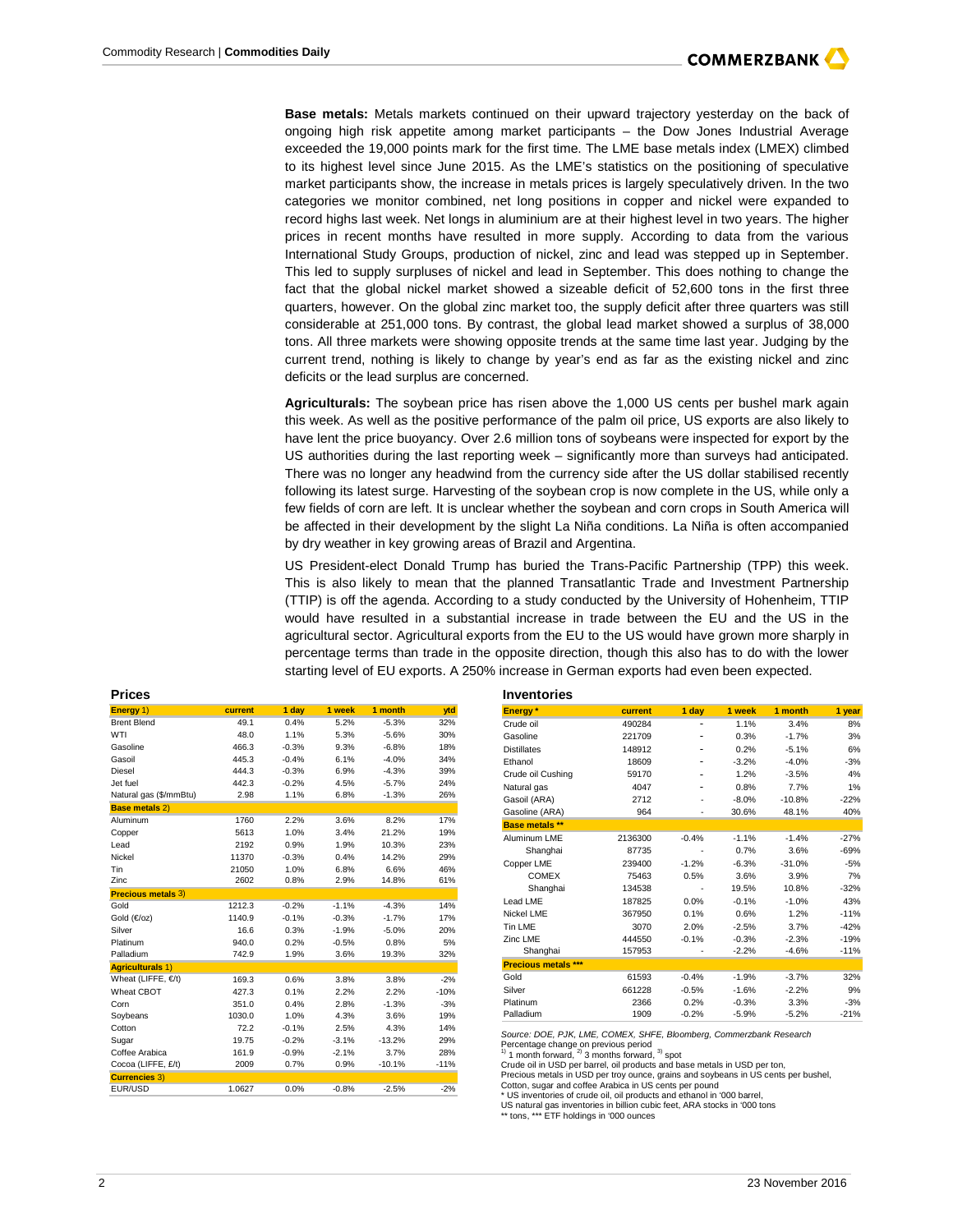GRAPH 1: **Forward curve oil market (WTI)** GRAPH 2: **Forward curve oil market (Brent)**



Source: NYMEX; Bloomberg, Commerzbank Research Source: ICE; Bloomberg, Commerzbank Research

### GRAPH 3: **Forward curve gas market (Henry Hub)** GRAPH 4: **Forward curve gasoil (ICE)**



Source: NYMEX; Bloomberg, Commerzbank Research Source: ICE; Bloomberg, Commerzbank Research













Source: LME; Bloomberg, Commerzbank Research Source: LME; Bloomberg, Commerzbank Research

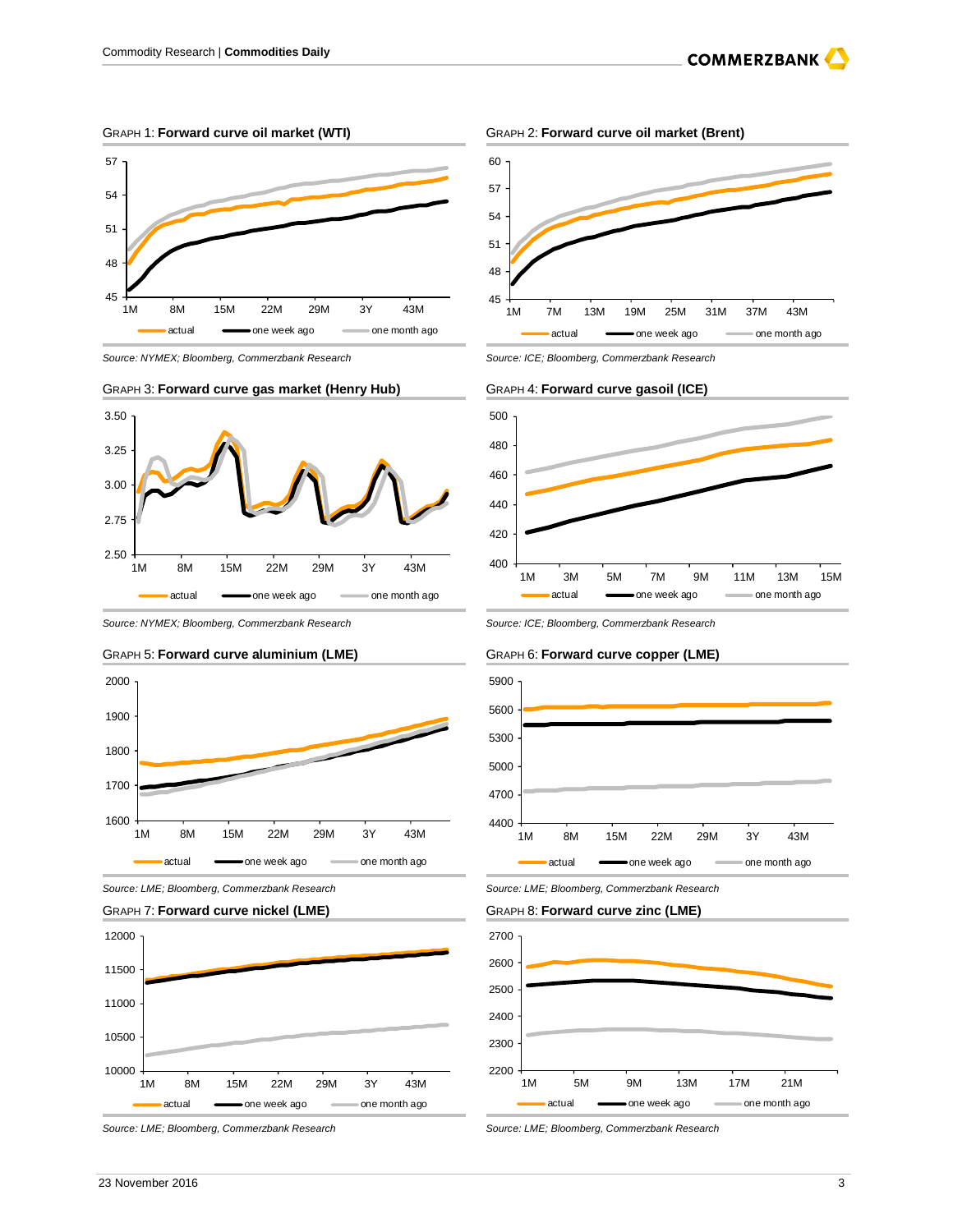





Source: CBOT; Bloomberg, Commerzbank Research Source: MATIF; Bloomberg, Commerzbank Research



Source: CBOT; Bloomberg, Commerzbank Research Source: CBOT; Bloomberg, Commerzbank Research





### GRAPH 9: **Forward curve lead (LME)** GRAPH 10: **Forward curve tin (LME)**



Source: LME; Bloomberg, Commerzbank Research Source: LME; Bloomberg, Commerzbank Research

### GRAPH 11: **Forward curve wheat (CBOT)** GRAPH 12: **Forward curve wheat (Paris)** GRAPH 12: **Forward curve wheat (Paris)**



### GRAPH 13: **Forward curve corn (CBOT)** GRAPH 14: **Forward curve soybeans (CBOT)**





Source: NYBOT; Bloomberg, Commerzbank Research Source: NYBOT; Bloomberg, Commerzbank Research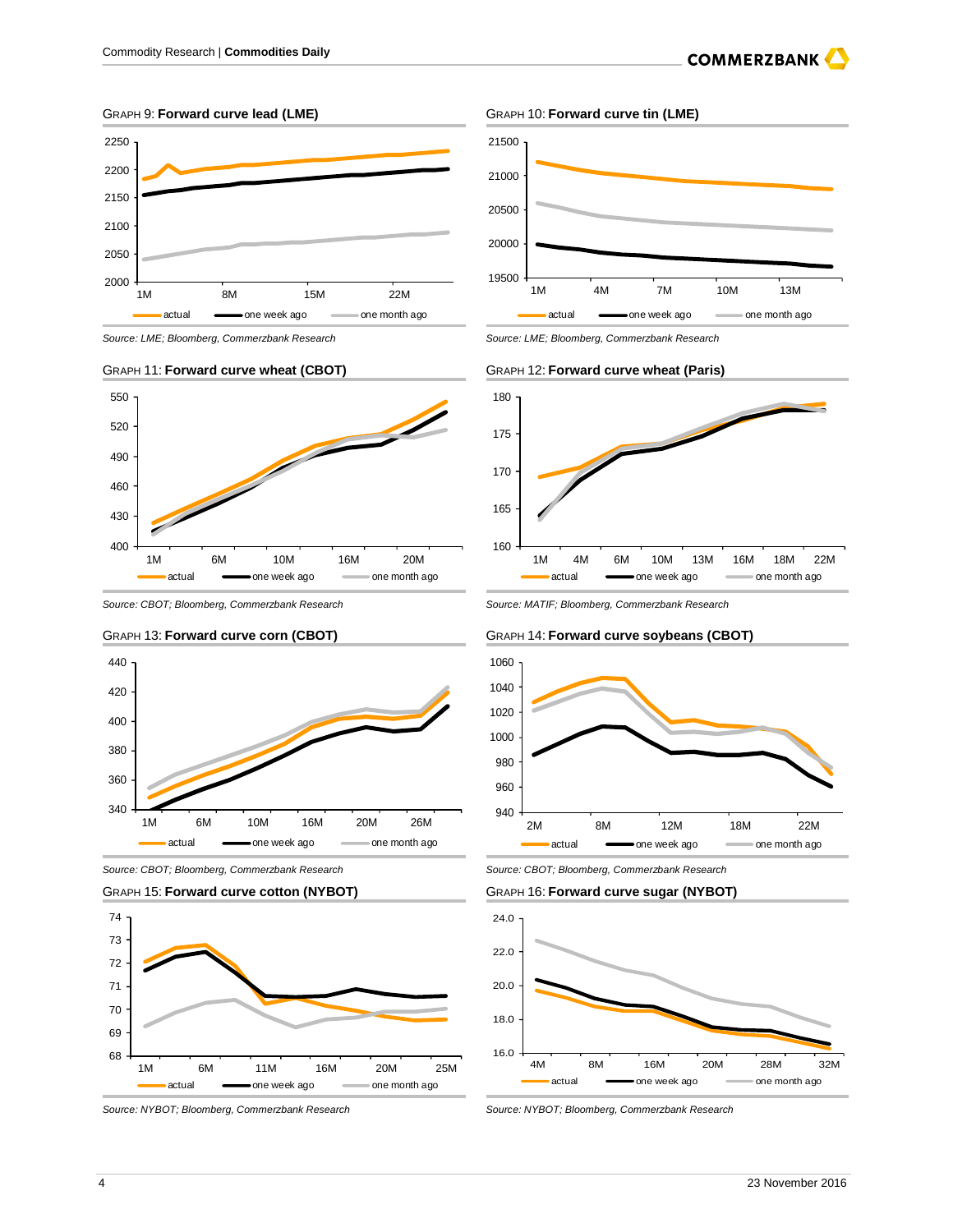

In accordance with ESMA MAR requirements this report was completed 23/11/2016 10:54 CET and disseminated 23/11/2016 10:55 CET.

This document has been created and published by the Corporates & Markets division of Commerzbank AG, Frankfurt/Main or Commerzbank's branch offices mentioned in the document. Commerzbank Corporates & Markets is the investment banking division of Commerzbank, integrating research, debt, equities, interest rates and foreign exchange.

If this report includes an analysis of one or more equity securities, please note that the author(s) certify that (a) the views expressed in this report<br>accurately reflect their personal views; and (b) no part of their com **recommendation(s) or views expressed by them contained in this document. The research analyst(s) named on this report are not registered / qualified as research analysts with FINRA. Such research analyst(s) may not be associated persons of Commerz Markets LLC and therefore may not be subject to FINRA Rule 2241 restrictions on communications with a subject company, public appearances and trading securities held by a research analyst account.**

It has not been determined in advance whether and in what intervals this document will be updated. Unless otherwise stated current prices refer to the most recent trading day's closing price or spread which may fluctuate.

### **Disclaimer**

This document is for information purposes only and does not take into account specific circumstances of any recipient. The information contained herein does not constitute the provision of investment advice. It is not intended to be and should not be construed as a recommendation, offer or solicitation to acquire, or dispose of, any of the financial instruments and/or securities mentioned in this document and will not form the basis or a part of any contract or commitment whatsoever. Investors should seek independent professional advice and draw their own conclusions regarding suitability of any transaction including the economic benefits, risks, legal, regulatory, credit, accounting and tax implications.

The information in this document is based on public data obtained from sources believed by Commerzbank to be reliable and in good faith, but no representations, guarantees or warranties are made by Commerzbank with regard to accuracy, completeness or suitability of the data. Commerzbank has not performed any independent review or due diligence of publicly available information regarding an unaffiliated reference asset or index. The opinions and estimates contained herein reflect the current judgement of the author(s) on the date of this document and are subject to change without notice. The opinions do not necessarily correspond to the opinions of Commerzbank. Commerzbank does not have an obligation to update, modify or amend this document or to otherwise notify a reader thereof in the event that any matter stated herein, or any opinion, projection, forecast or estimate set forth herein, changes or subsequently becomes inaccurate.

This communication may contain trading ideas where Commerzbank may trade in such financial instruments with customers or other counterparties. Any prices provided herein (other than those that are identified as being historical) are indicative only, and do not represent firm quotes as to either size or price. The past performance of financial instruments is not indicative of future results. No assurance can be given that any financial instrument or issuer described herein would yield<br>favourable investment results. Any forecasts or price risk factors including without limitation market volatility, sector volatility, corporate actions, the unavailability of complete and accurate information and/or the subsequent transpiration that underlying assumptions made by Commerzbank or by other sources relied upon in the document were inapposite.

Commerzbank and or its affiliates may act as a market maker in the instrument(s) and or its derivative that has been mentioned in our research reports. Employees of Commerzbank and or its affiliates may provide written or oral commentary, including trading strategies, to our clients and business units that may be contrary to the opinions conveyed in this research report. Commerzbank may perform or seek to perform investment banking services for issuers mentioned in research reports.

Neither Commerzbank nor any of its respective directors, officers or employees accepts any responsibility or liability whatsoever for any expense, loss or damages arising out of or in any way connected with the use of all or any part of this document.

Commerzbank may provide hyperlinks to websites of entities mentioned in this document, however the inclusion of a link does not imply that Commerzbank endorses, recommends or approves any material on the linked page or accessible from it. Commerzbank does not accept responsibility whatsoever for any such material, nor for any consequences of its use.

This document is for the use of the addressees only and may not be reproduced, redistributed or passed on to any other person or published, in whole or in part, for any purpose, without the prior, written consent of Commerzbank. The manner of distributing this document may be restricted by law or regulation in certain countries, including the United States. Persons into whose possession this document may come are required to inform themselves about and to observe such restrictions. By accepting this document, a recipient hereof agrees to be bound by the foregoing limitations.

### **Additional notes to readers in the following countries:**

**Germany:** Commerzbank AG is registered in the Commercial Register at Amtsgericht Frankfurt under the number HRB 32000. Commerzbank AG is supervised by both the German regulator, Bundesanstalt für Finanzdienstleistungsaufsicht (BaFin), Graurheindorfer Strasse 108, 53117 Bonn, Marie-Curie-Strasse 24-28, 60439 Frankfurt am Main and the European Central Bank, Sonnemannstrasse 20, 60314 Frankfurt am Main, Germany.

**United Kingdom**: This document has been issued or approved for issue in the United Kingdom by Commerzbank AG London Branch. Commerzbank AG, London Branch is authorised by Bundesanstalt für Finanzdienstleistungsaufsicht (BaFin), and the European Central Bank and is subject to limited regulation by the Financial Conduct Authority and Prudential Regulation Authority. Details on the extent of our regulation by the Financial Conduct Authority and Prudential Regulation Authority are available from us on request. This document is directed exclusively to eligible counterparties and professional clients. It is not directed to retail clients. No persons other than an eligible counterparty or a professional client should read or rely on any information in this document. Commerzbank AG, London Branch does not deal for or advise or otherwise offer any investment services to retail clients.

**United States:** This document has been approved for distribution in the US under applicable US law by Commerz Markets LLC ('Commerz Markets'), a wholly owned subsidiary of Commerzbank AG and a US registered broker-dealer. Any securities transaction by US persons must be effected with Commerz Markets, and transaction in swaps with Commerzbank AG. Under applicable US law; information regarding clients of Commerz Markets may be distributed to other companies within the Commerzbank group. This research report is intended for distribution in the United States solely to "institutional investors" and "major U.S. institutional<br>investors," as defined in Rule 15a-6 under the Securiti provisionally registered swap dealer with the CFTC.

Canada: The information contained herein is not, and under no circumstances is to be construed as, a prospectus, an advertisement, a public offering, an offer to<br>sell securities described herein, solicitation of an offer t securities described herein in Canada will be made only under an exemption from the requirements to file a prospectus with the relevant Canadian securities regulators and only by a dealer properly registered under applicable securities laws or, alternatively, pursuant to an exemption from the dealer registration requirement in the relevant province or territory of Canada in which such offer or sale is made. Under no circumstances is the information contained herein to be construed as investment advice in any province or territory of Canada and is not tailored to the needs of the recipient. In Canada, the information contained herein is intended solely for distribution to Permitted Clients (as such term is defined in National Instrument 31-103) with whom Commerz Markets LLC deals pursuant to the international dealer exemption. To the extent that the information contained herein references securities of an issuer incorporated, formed or created under the laws of Canada or a province or territory of Canada, any trades in such securities may not be conducted through Commerz Markets LLC. No securities commission or similar regulatory authority in Canada has reviewed or in any way passed upon these materials, the information contained herein or the merits of the securities described herein and any representation to the contrary is an offence.

**European Economic Area:** Where this document has been produced by a legal entity outside of the EEA, the document has been re-issued by Commerzbank AG, London Branch for distribution into the EEA.

**Singapore:** This document is furnished in Singapore by Commerzbank AG, Singapore branch. It may only be received in Singapore by an institutional investor as ed in section 4A of the Securities and Futures Act, Chapter 289 of Singapore ("SFA") pursuant to section 274 of the SFA.

**Hong Kong:** This document is furnished in Hong Kong by Commerzbank AG, Hong Kong Branch, and may only be received in Hong Kong by 'professional investors' within the meaning of Schedule 1 of the Securities and Futures Ordinance (Cap.571) of Hong Kong and any rules made there under.

Japan: This research report and its distribution do not constitute and should not be construed as a "solicitation" under the Financial Instrument Exchange Act (FIEA). This document may be distributed in Japan solely to "professional investors" as defined in Section 2(31) of the FIEA and Section 23 of the Cabinet Ordinance